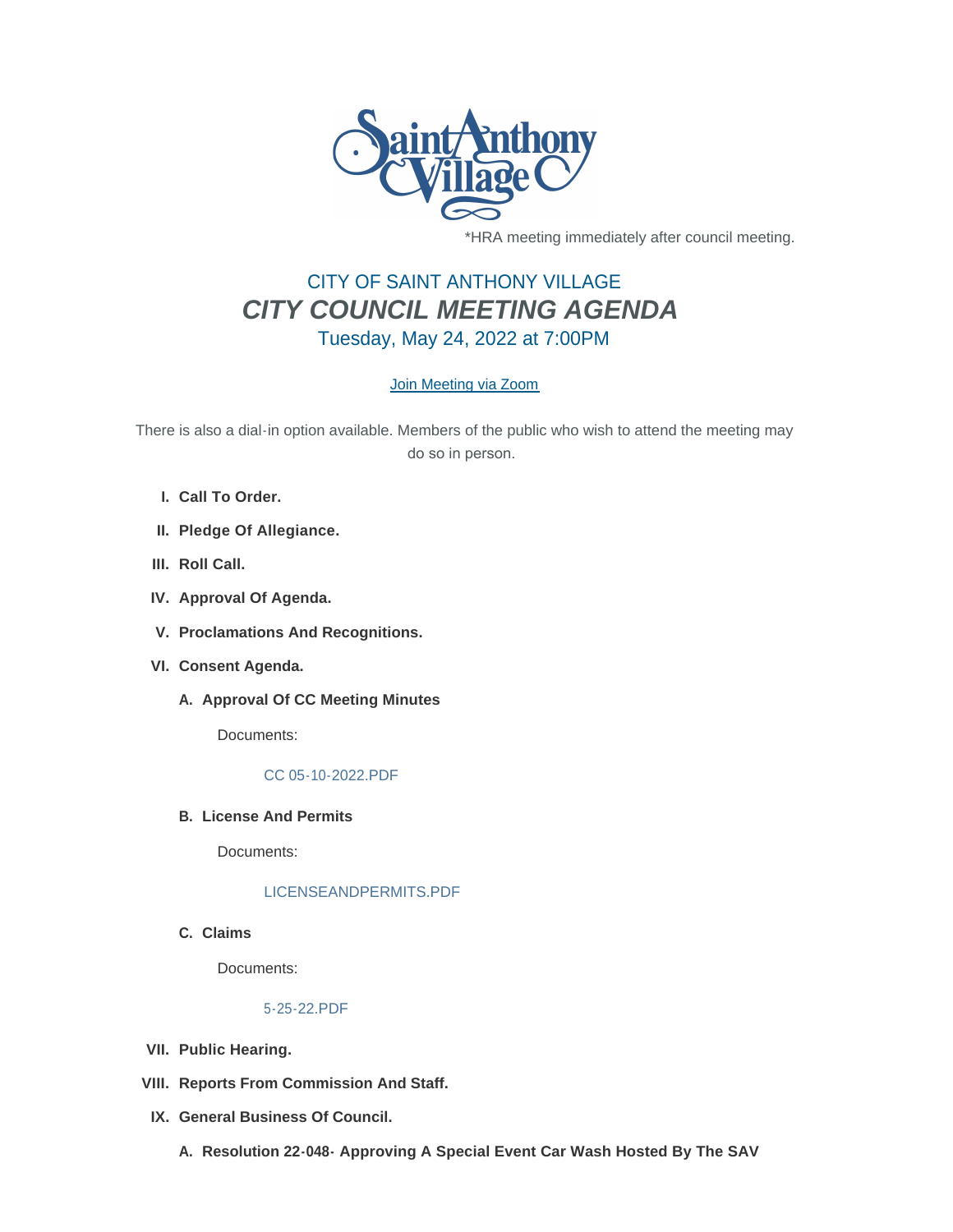**Girls And Boys Tennis On May 28, 2022 In The Community Center Parking Lot** Charlie Yunker, City Manager, presenting.

Documents:

[COVER MEMO.PDF](http://www.savmn.com/AgendaCenter/ViewFile/Item/988?fileID=6971) [APPLICATION.PDF](http://www.savmn.com/AgendaCenter/ViewFile/Item/988?fileID=6972) [RESOLUTION 22-048.PDF](http://www.savmn.com/AgendaCenter/ViewFile/Item/988?fileID=6998)

**Ordinance 2022-03- Amending The St. Anthony City Code By Amending Sections B. Related To Swimming Pools, Refuse Handling, Signs, Natural Landscapes, Parking, Accessory Uses And Administrative Procedures- FINAL READING** Steve Grittman, City Planner, presenting.

Documents:

[COVER MEMO.PDF](http://www.savmn.com/AgendaCenter/ViewFile/Item/987?fileID=6999) [ORDINANCE 2022-03 REDLINED.PDF](http://www.savmn.com/AgendaCenter/ViewFile/Item/987?fileID=7009)

**Resolution 22-042 Approving Summary Publication For Ordinance 2022-03 C.** Charlie Yunker, City Manager, presenting.

Documents:

#### [RESOLUTION 22-042.PDF](http://www.savmn.com/AgendaCenter/ViewFile/Item/1011?fileID=6975)

**Resolution 22-049- Approving Stormwater Facilities Maintenance Agreement D. And Restrictive Covenant Between Lowry Retail LLC, And The City Of St. Anthony Village**

Justin Messner, City Engineer, presenting.

Documents:

[COVER MEMO.PDF](http://www.savmn.com/AgendaCenter/ViewFile/Item/1012?fileID=6996) [STORMWATER FACILITIES MAINTENANCE AGREEMENT.PDF](http://www.savmn.com/AgendaCenter/ViewFile/Item/1012?fileID=6997) [RESOLUTION 22-049.PDF](http://www.savmn.com/AgendaCenter/ViewFile/Item/1012?fileID=7001)

- **Reports From City Manager And Council Members. X.**
- **Community Forum XI.**

Individuals may address the City Council about any City business item not included on the regular agenda. Speakers are requested to come to the podium, sign their name and address on the form at the podium, state their name and address for the Clerk's record, and limit their remarks to five minutes. Generally, the City Council will not take official action on items discussed at this time, but may typically refer the matter to staff for a future report or direct the matter to be scheduled on an upcoming agenda.

#### **Information And Announcements. XII.**

**Future Agenda Items A.**

Next Meeting: June 14